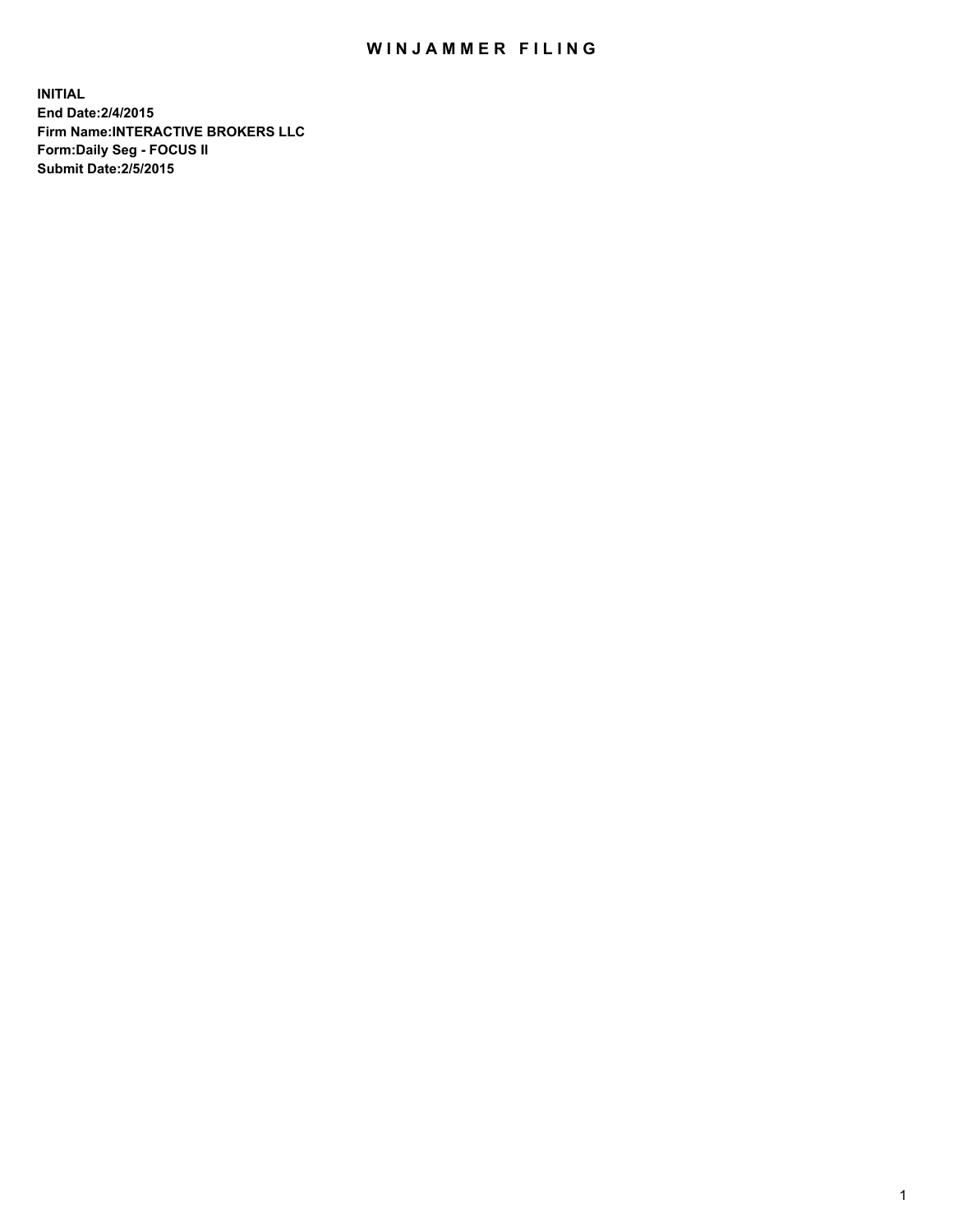## **INITIAL End Date:2/4/2015 Firm Name:INTERACTIVE BROKERS LLC Form:Daily Seg - FOCUS II Submit Date:2/5/2015 Daily Segregation - Cover Page**

| Name of Company<br><b>Contact Name</b>                                            | <b>INTERACTIVE BROKERS LLC</b><br><b>Michael Ellman</b> |
|-----------------------------------------------------------------------------------|---------------------------------------------------------|
| <b>Contact Phone Number</b>                                                       | 203-422-8926                                            |
| <b>Contact Email Address</b>                                                      | mellman@interactivebrokers.co                           |
|                                                                                   | $\underline{\mathbf{m}}$                                |
| FCM's Customer Segregated Funds Residual Interest Target (choose one):            |                                                         |
| a. Minimum dollar amount: ; or                                                    | $\overline{\mathbf{0}}$                                 |
| b. Minimum percentage of customer segregated funds required:% ; or                | 0                                                       |
| c. Dollar amount range between: and; or                                           | 155,000,000 245,000,000                                 |
| d. Percentage range of customer segregated funds required between:% and%.         | 00                                                      |
| FCM's Customer Secured Amount Funds Residual Interest Target (choose one):        |                                                         |
| a. Minimum dollar amount: ; or                                                    | $\overline{\mathbf{0}}$                                 |
| b. Minimum percentage of customer secured funds required:% ; or                   | 0                                                       |
| c. Dollar amount range between: and; or                                           | 80,000,000 120,000,000                                  |
| d. Percentage range of customer secured funds required between:% and%.            | 00                                                      |
| FCM's Cleared Swaps Customer Collateral Residual Interest Target (choose one):    |                                                         |
| a. Minimum dollar amount: ; or                                                    | $\overline{\mathbf{0}}$                                 |
| b. Minimum percentage of cleared swaps customer collateral required:% ; or        | $\underline{\mathbf{0}}$                                |
| c. Dollar amount range between: and; or                                           | 0 <sub>0</sub>                                          |
| d. Percentage range of cleared swaps customer collateral required between:% and%. | 0 <sub>0</sub>                                          |
|                                                                                   |                                                         |
| Current ANC:on                                                                    | 2,527,007,516 04-FEB-2015                               |
| <b>Broker Dealer Minimum</b>                                                      | 275,572,229                                             |
| Debit/Deficit - CustomersCurrent AmountGross Amount                               |                                                         |
| Domestic Debit/Deficit                                                            | 4,853,951                                               |
| Foreign Debit/Deficit                                                             | <u>7,051,4350</u>                                       |
| Debit/Deficit - Non CustomersCurrent AmountGross Amount                           |                                                         |
| Domestic Debit/Deficit                                                            | 0 <sub>0</sub>                                          |
| Foreign Debit/Deficit<br>Proprietary Profit/Loss                                  | 0 <sub>0</sub>                                          |
| Domestic Profit/Loss                                                              |                                                         |
| Foreign Profit/Loss                                                               | $\overline{\mathbf{0}}$                                 |
| Proprietary Open Trade Equity                                                     | $\underline{\mathbf{0}}$                                |
| Domestic OTE                                                                      |                                                         |
|                                                                                   | <u>0</u>                                                |
| Foreign OTE<br><b>SPAN</b>                                                        | <u>0</u>                                                |
| <b>Customer SPAN Calculation</b>                                                  | 1,111,267,395                                           |
| Non-Customer SPAN Calcualation                                                    | 39,724,407                                              |
| Proprietary Capital Charges                                                       |                                                         |
| Minimum Dollar Amount Requirement                                                 | <u>0</u><br>20,000,000 [7465]                           |
| Other NFA Dollar Amount Requirement                                               | 21,778,520 [7475]                                       |
|                                                                                   |                                                         |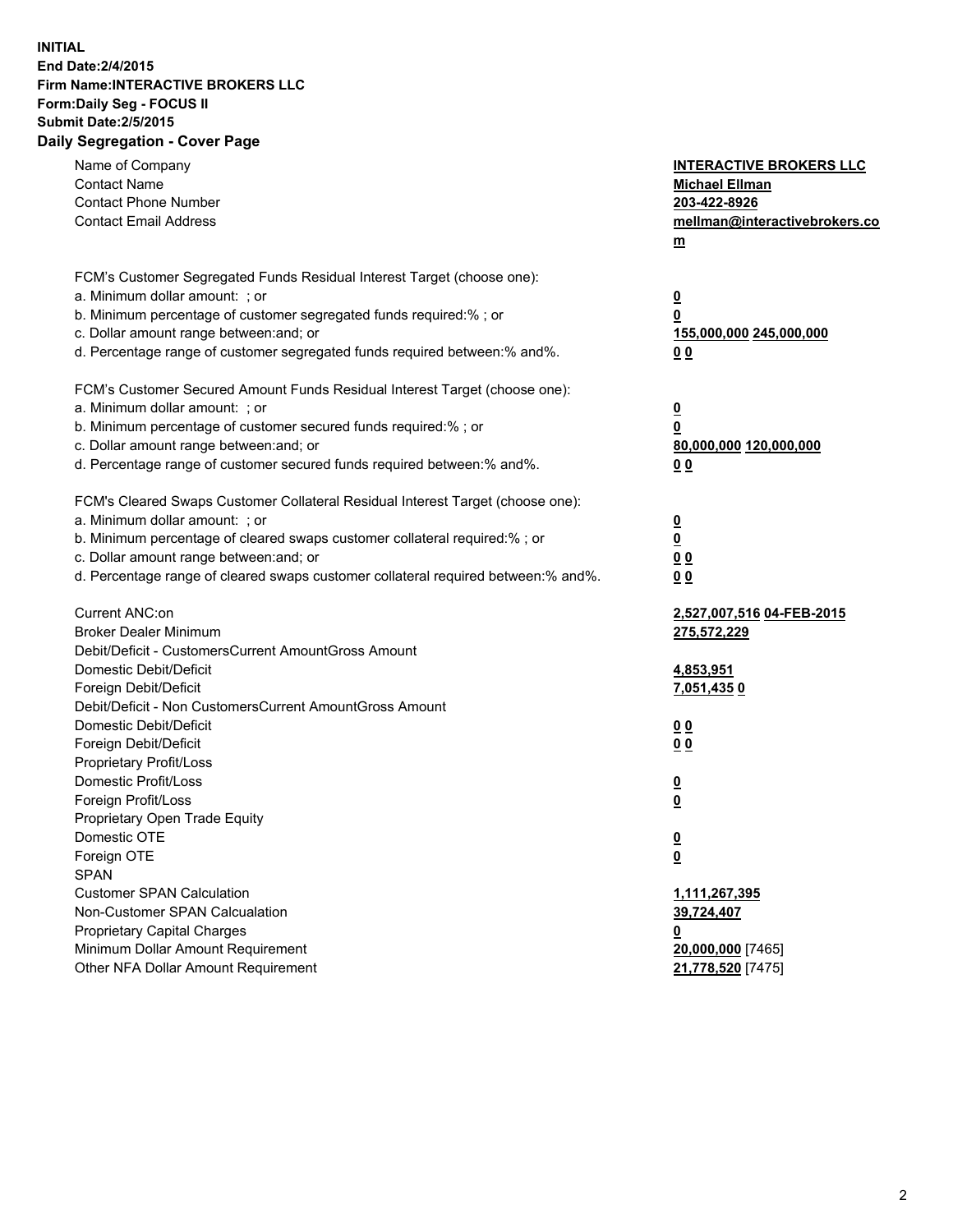## **INITIAL End Date:2/4/2015 Firm Name:INTERACTIVE BROKERS LLC Form:Daily Seg - FOCUS II Submit Date:2/5/2015 Daily Segregation - Secured Amounts**

|     | Daily Ocglegation - Occuled Amounts                                                         |                                  |
|-----|---------------------------------------------------------------------------------------------|----------------------------------|
|     | Foreign Futures and Foreign Options Secured Amounts                                         |                                  |
|     | Amount required to be set aside pursuant to law, rule or regulation of a foreign            | $0$ [7305]                       |
|     | government or a rule of a self-regulatory organization authorized thereunder                |                                  |
| 1.  | Net ledger balance - Foreign Futures and Foreign Option Trading - All Customers             |                                  |
|     | A. Cash                                                                                     | 371,375,359 [7315]               |
|     | B. Securities (at market)                                                                   | $0$ [7317]                       |
| 2.  | Net unrealized profit (loss) in open futures contracts traded on a foreign board of trade   | 15,790,151 [7325]                |
| 3.  | Exchange traded options                                                                     |                                  |
|     | a. Market value of open option contracts purchased on a foreign board of trade              | 149,735 [7335]                   |
|     | b. Market value of open contracts granted (sold) on a foreign board of trade                | $-56,852$ [7337]                 |
| 4.  | Net equity (deficit) (add lines 1.2. and 3.)                                                | 387,258,393 [7345]               |
| 5.  | Account liquidating to a deficit and account with a debit balances - gross amount           | 7,051,435 [7351]                 |
|     | Less: amount offset by customer owned securities                                            | 0 [7352] 7,051,435 [7354]        |
| 6.  | Amount required to be set aside as the secured amount - Net Liquidating Equity              | 394,309,828 [7355]               |
|     | Method (add lines 4 and 5)                                                                  |                                  |
| 7.  | Greater of amount required to be set aside pursuant to foreign jurisdiction (above) or line | 394,309,828 [7360]               |
|     | 6.                                                                                          |                                  |
|     | FUNDS DEPOSITED IN SEPARATE REGULATION 30.7 ACCOUNTS                                        |                                  |
| 1.  | Cash in banks                                                                               |                                  |
|     | A. Banks located in the United States                                                       | 395,291,657 [7500]               |
|     | B. Other banks qualified under Regulation 30.7                                              | 0 [7520] 395,291,657 [7530]      |
| 2.  | Securities                                                                                  |                                  |
|     | A. In safekeeping with banks located in the United States                                   | $0$ [7540]                       |
|     | B. In safekeeping with other banks qualified under Regulation 30.7                          | 0 [7560] 0 [7570]                |
| 3.  | Equities with registered futures commission merchants                                       |                                  |
|     | A. Cash                                                                                     | $0$ [7580]                       |
|     | <b>B.</b> Securities                                                                        | $0$ [7590]                       |
|     | C. Unrealized gain (loss) on open futures contracts                                         | $0$ [7600]                       |
|     | D. Value of long option contracts                                                           | $0$ [7610]                       |
|     | E. Value of short option contracts                                                          | 0 [7615] 0 [7620]                |
| 4.  | Amounts held by clearing organizations of foreign boards of trade                           |                                  |
|     | A. Cash                                                                                     | $0$ [7640]                       |
|     | <b>B.</b> Securities                                                                        | $0$ [7650]                       |
|     | C. Amount due to (from) clearing organization - daily variation                             | $0$ [7660]                       |
|     | D. Value of long option contracts                                                           | $0$ [7670]                       |
|     | E. Value of short option contracts                                                          | 0 [7675] 0 [7680]                |
| 5.  | Amounts held by members of foreign boards of trade                                          |                                  |
|     | A. Cash                                                                                     | 94,209,191 [7700]                |
|     | <b>B.</b> Securities                                                                        | $0$ [7710]                       |
|     | C. Unrealized gain (loss) on open futures contracts                                         | 5,079,835 [7720]                 |
|     | D. Value of long option contracts                                                           | 149,733 [7730]                   |
|     | E. Value of short option contracts                                                          | -56,851 [7735] 99,381,908 [7740] |
| 6.  | Amounts with other depositories designated by a foreign board of trade                      | 0 [7760]                         |
| 7.  | Segregated funds on hand                                                                    | $0$ [7765]                       |
| 8.  | Total funds in separate section 30.7 accounts                                               | 494,673,565 [7770]               |
| 9.  | Excess (deficiency) Set Aside for Secured Amount (subtract line 7 Secured Statement         | 100,363,737 [7380]               |
|     | Page 1 from Line 8)                                                                         |                                  |
| 10. | Management Target Amount for Excess funds in separate section 30.7 accounts                 | 80,000,000 [7780]                |
| 11. | Excess (deficiency) funds in separate 30.7 accounts over (under) Management Target          | 20,363,737 [7785]                |
|     |                                                                                             |                                  |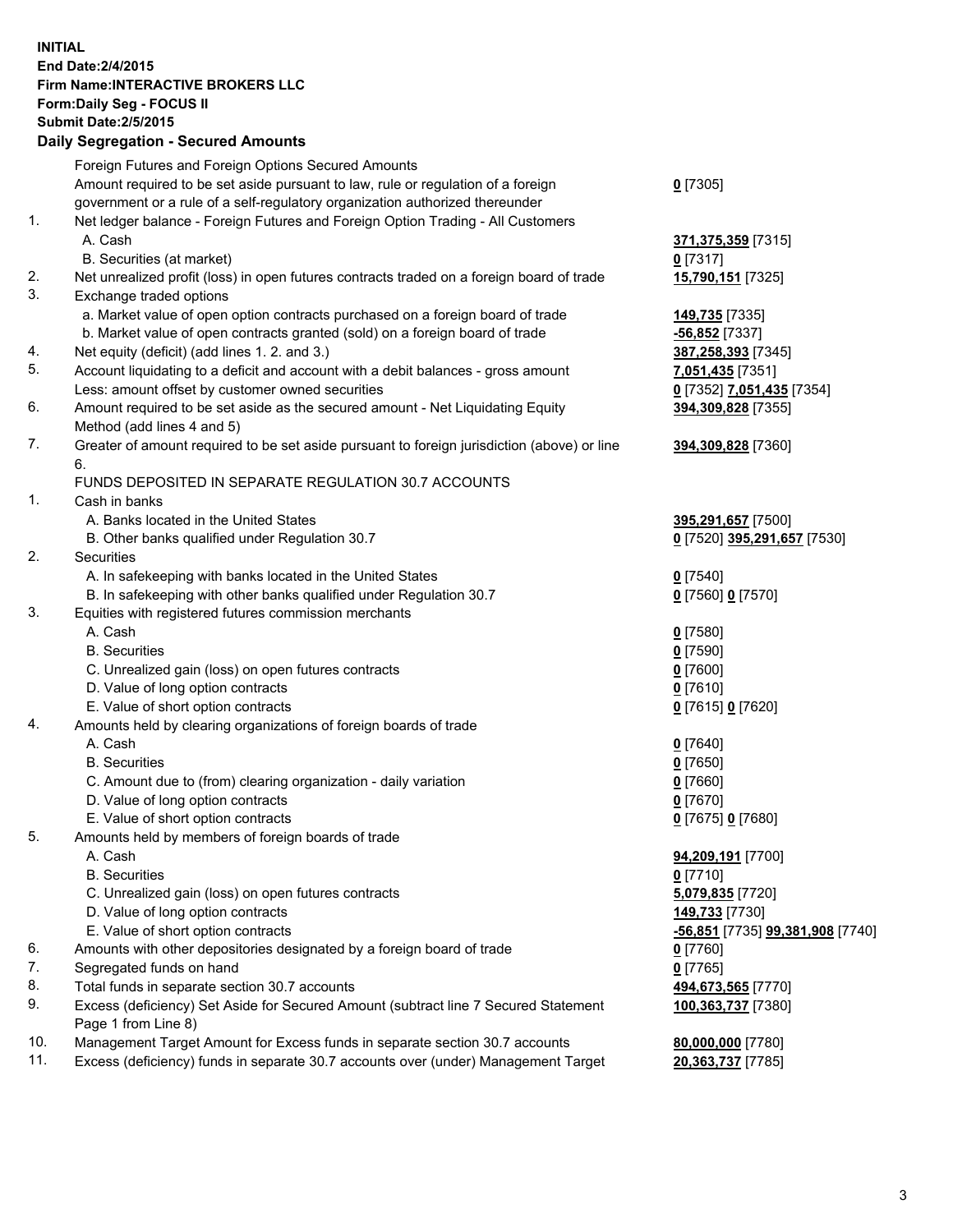**INITIAL End Date:2/4/2015 Firm Name:INTERACTIVE BROKERS LLC Form:Daily Seg - FOCUS II Submit Date:2/5/2015 Daily Segregation - Segregation Statement** SEGREGATION REQUIREMENTS(Section 4d(2) of the CEAct) 1. Net ledger balance A. Cash **2,413,938,585** [7010] B. Securities (at market) **0** [7020] 2. Net unrealized profit (loss) in open futures contracts traded on a contract market **18,596,683** [7030] 3. Exchange traded options A. Add market value of open option contracts purchased on a contract market **120,229,046** [7032] B. Deduct market value of open option contracts granted (sold) on a contract market **-206,236,590** [7033] 4. Net equity (deficit) (add lines 1, 2 and 3) **2,346,527,724** [7040] 5. Accounts liquidating to a deficit and accounts with debit balances - gross amount **4,853,951** [7045] Less: amount offset by customer securities **0** [7047] **4,853,951** [7050] 6. Amount required to be segregated (add lines 4 and 5) **2,351,381,675** [7060] FUNDS IN SEGREGATED ACCOUNTS 7. Deposited in segregated funds bank accounts A. Cash **437,469,108** [7070] B. Securities representing investments of customers' funds (at market) **1,215,114,564** [7080] C. Securities held for particular customers or option customers in lieu of cash (at market) **0** [7090] 8. Margins on deposit with derivatives clearing organizations of contract markets A. Cash **9,962,957** [7100] B. Securities representing investments of customers' funds (at market) **100,049,239** [7110] C. Securities held for particular customers or option customers in lieu of cash (at market) **0** [7120] 9. Net settlement from (to) derivatives clearing organizations of contract markets **-68,878** [7130] 10. Exchange traded options A. Value of open long option contracts **1,318,712** [7132] B. Value of open short option contracts **-11,169,697** [7133] 11. Net equities with other FCMs A. Net liquidating equity **-44,667,111** [7140] B. Securities representing investments of customers' funds (at market) **853,713,954** [7160] C. Securities held for particular customers or option customers in lieu of cash (at market) **0** [7170] 12. Segregated funds on hand **0** [7150] 13. Total amount in segregation (add lines 7 through 12) **2,561,722,848** [7180] 14. Excess (deficiency) funds in segregation (subtract line 6 from line 13) **210,341,173** [7190] 15. Management Target Amount for Excess funds in segregation **155,000,000** [7194]

16. Excess (deficiency) funds in segregation over (under) Management Target Amount Excess

**55,341,173** [7198]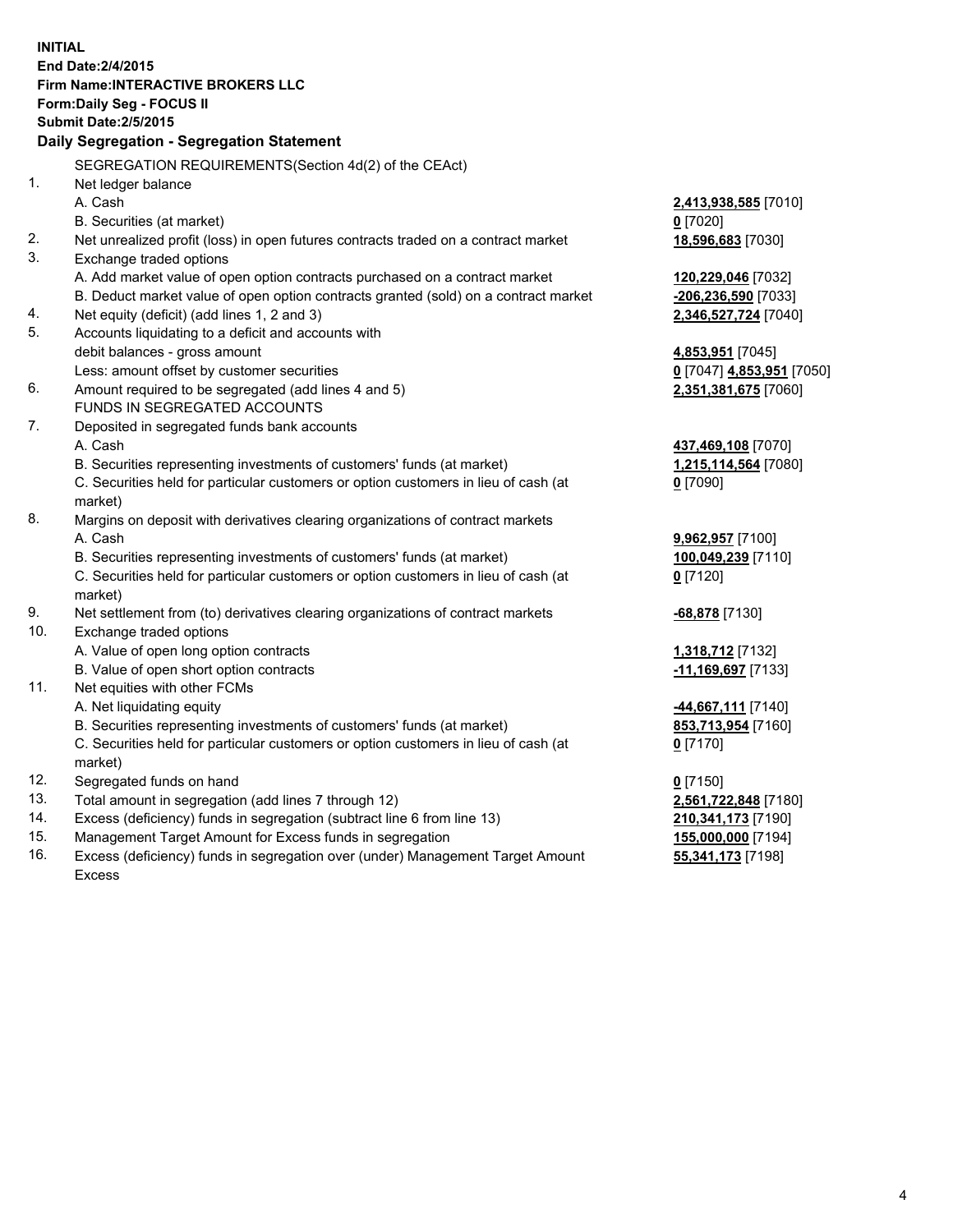## **INITIAL End Date:2/4/2015 Firm Name:INTERACTIVE BROKERS LLC Form:Daily Seg - FOCUS II Submit Date:2/5/2015 Daily Segregation - Supplemental**

| $\blacksquare$           | Total gross margin deficiencies - Segregated Funds Origin                              | 166,376 [9100] |
|--------------------------|----------------------------------------------------------------------------------------|----------------|
| $\blacksquare$           | Total gross margin deficiencies - Secured Funds Origin                                 | $0$ [9101]     |
| $\blacksquare$           | Total gross margin deficiencies - Cleared Swaps Customer Collateral Funds Origin       | $0$ [9102]     |
| $\blacksquare$           | Total gross margin deficiencies - Noncustomer and Proprietary Accounts Origin          | $0$ [9103]     |
| $\blacksquare$           | Total number of accounts contributing to total gross margin deficiencies - Segregated  | 9 [9104]       |
|                          | Funds Origin                                                                           |                |
| $\blacksquare$           | Total number of accounts contributing to total gross margin deficiencies - Secured     | $0$ [9105]     |
|                          | Funds Origin                                                                           |                |
| $\overline{\phantom{a}}$ | Total number of accounts contributing to the total gross margin deficiencies - Cleared | $0$ [9106]     |
|                          | Swaps Customer Collateral Funds Origin                                                 |                |
| -                        | Total number of accounts contributing to the total gross margin deficiencies -         | $0$ [9107]     |
|                          | Noncustomer and Proprietary Accounts Origin                                            |                |
| $\blacksquare$           | Upload a copy of the firm's daily margin report the FCM uses to issue margin calls     |                |
|                          | which corresponds with the reporting date.                                             |                |

02.04.2015 Commodity Margin Deficiency Report.xls